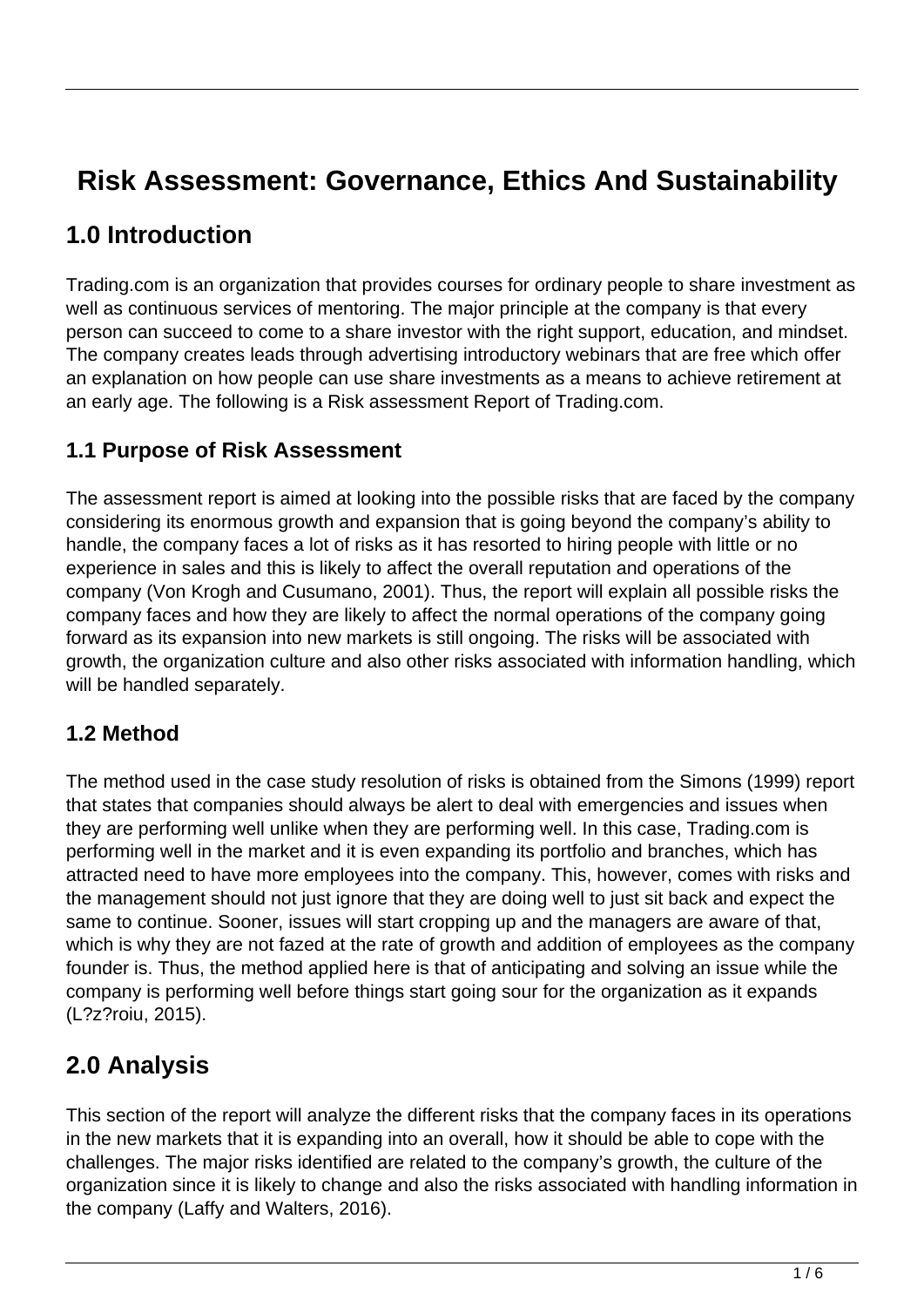### **2.1 Risks due to Growth**

#### **i) Pressure for performance**

With growth comes a number of challenges that a business should be aware of. Just like any other well-performing company, Trading.com is aware that growth comes with a number of challenges because it will be handling bigger issues. As the company grows bigger, the problems are becoming bigger as well. The regional managers will handle more cases and more decisions than before and this might become exhausting for them. With more decisions to make, the managers are likely to make mistakes in the process because some situations are beyond their control or knowledge and consultation may be an issue because of the time provided and the pressure that has been put by top management (Olson and Wu, 2015).

Risk factor  $=$  4

#### **ii) Rate of expansion**

The top-level managers always set very high standards and targets for the regional managers and consultants as they were previously expected to hit certain targets to get a commission. The commission basis, however, did not work for the company and this is why Jospe and the other managers decided to set a base salary for the consultants because they did exceptional work. The rate at which the company is growing makes the consultants unable to handle all the requests that are being sent to them by clients and potential clients.

Risk factor  $= 5$ 

#### **iii) Inexperience of key employees**

The company needs to deal with the challenge of hiring employees on a level that they cannot be able to handle. The recruitment of the company has been challenged because finding employees that fit the right features that can help them going forward. As such, the expansion has made the company hire employees with less experience and fewer qualifications to help move the company forward. Most likely, the company will struggle to meet the targets it has set and also be able to maintain the same level of performance because the employees will not be able to deliver as the current team of employees that are well trained and experienced (Demir, Wennberg, and McKelvie, 2017).

Risk factor  $=$  4

### **2.2 Risks due to Organizational Culture**

#### **i) Rewards of entrepreneurial risk taking**

Another risk due the company compensating the employees like consultants based on their level of risk taking to get new clients sign up for the company. The high number of customers that the consultants have to deal with is one of the main reasons why the consultants leave the customers once they have signed up for the course and never want to follow up on whether they are doing well. They have targets to beat and the management expects them to be up to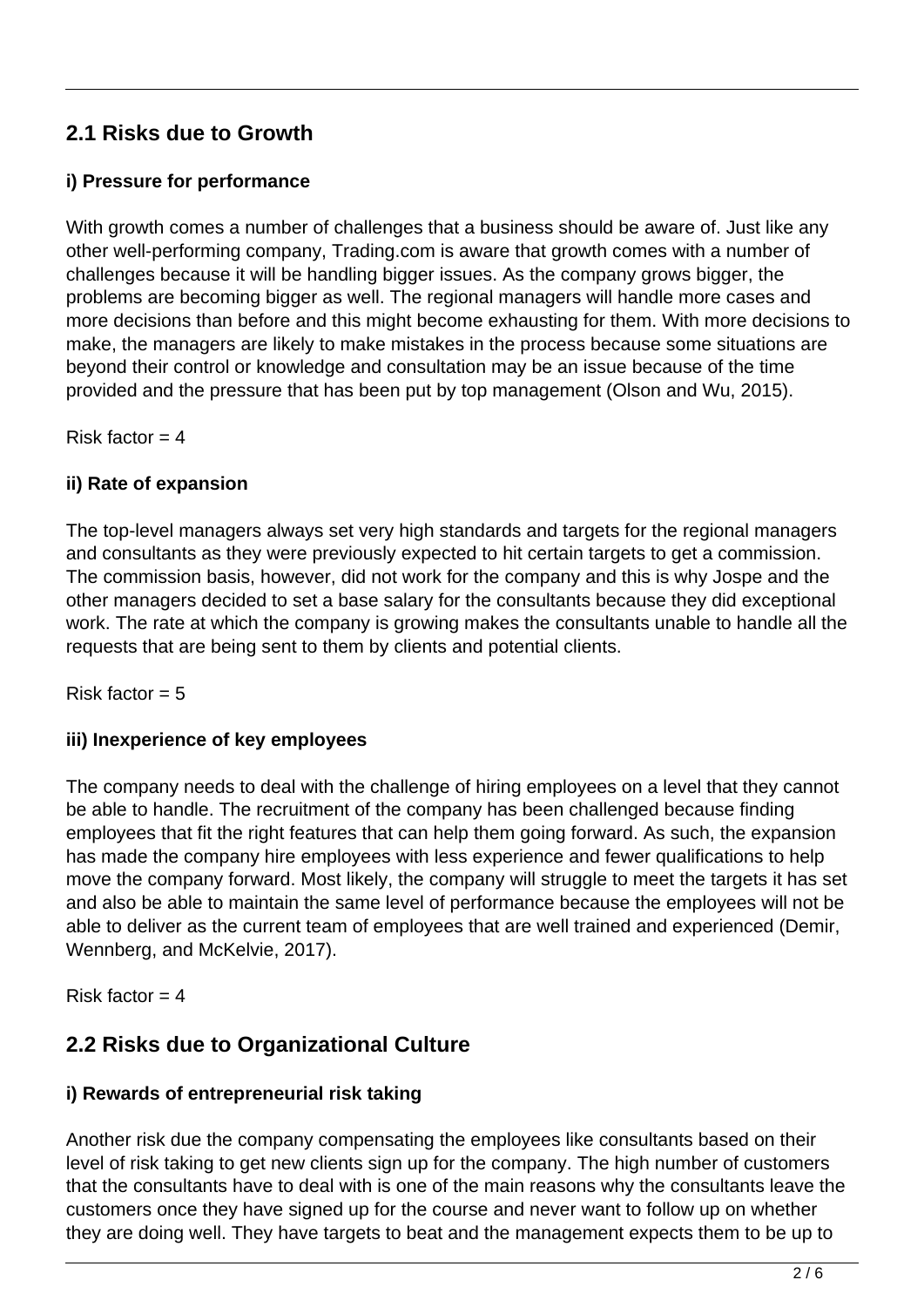the task all the time. Customers have been complaining of being left by management and employees once they sign up for the course. This is something that management should look at the moment when the company is doing well before their image is tainted for good. As the company grows, the management should also ensure that the quality of services provided increases or is maintained and not that they are just after money to satisfy their objectives and goals set. The customers are the present and future of the company and should always be considered as a priority for the organization (Farrell and Gallagher, 2015).

Risk factor  $= 5$ 

#### **ii) Executive resistance to bad news**

The company's executives tend to be resistant to any bad news that they receive. Bas performance is not tolerated in the company and any strong competition in the industry is not welcome by the executives. This can create a bad risk because with the executives opposing bad news, they might oppose a good idea or a sign in the market that might affect their performance in the market. As a result, the company might be performing badly and the executives just want to stay in their comfort zone and not want to be informed any bad news relating their company and their performance, which will eventually lead to company failure.

Risk rating  $= 3$ 

#### **iii) Level of internal competition**

Over time, as the company has developed a culture that has identified them and separated them from the rest with good performance. The organization has developed a competitive culture among the consultants to ensure that the company reaches the targets in a more aggressive way. The senior management set targets that the consultants are expected to reach to get certain rewards and also commissions (Carley and Christie, 2017). The commissionbased remuneration comes with a lot of risks that might affect the company's operations in many ways. The competitive nature of the company is likely to bring rivalry among the consultants as they want to outshine one another. From aiming at personal awards and recognition, enmity may breed among the consultants as they will start viewing one another as enemies within the company. This will in return create a sense of clashing among the interests of the individual employees and is likely to bring negative effects to the company. Vested interests will be developed as a process in the company because the organization aims at achieving certain targets and the consultants and employees will be having personal interests to achieve at the cost of the company in different ways. This risk can, however, be avoided by giving different targets to different consultants and ensuring that their duties are defined clearly to avoid sharing of roles which may create unnecessary in-fights among the employees, managers, and consultants (Deresky, 2017).

Risk factor  $= 4$ 

### **2.3 Information Handling Risks**

#### **i) Transaction complexity and velocity**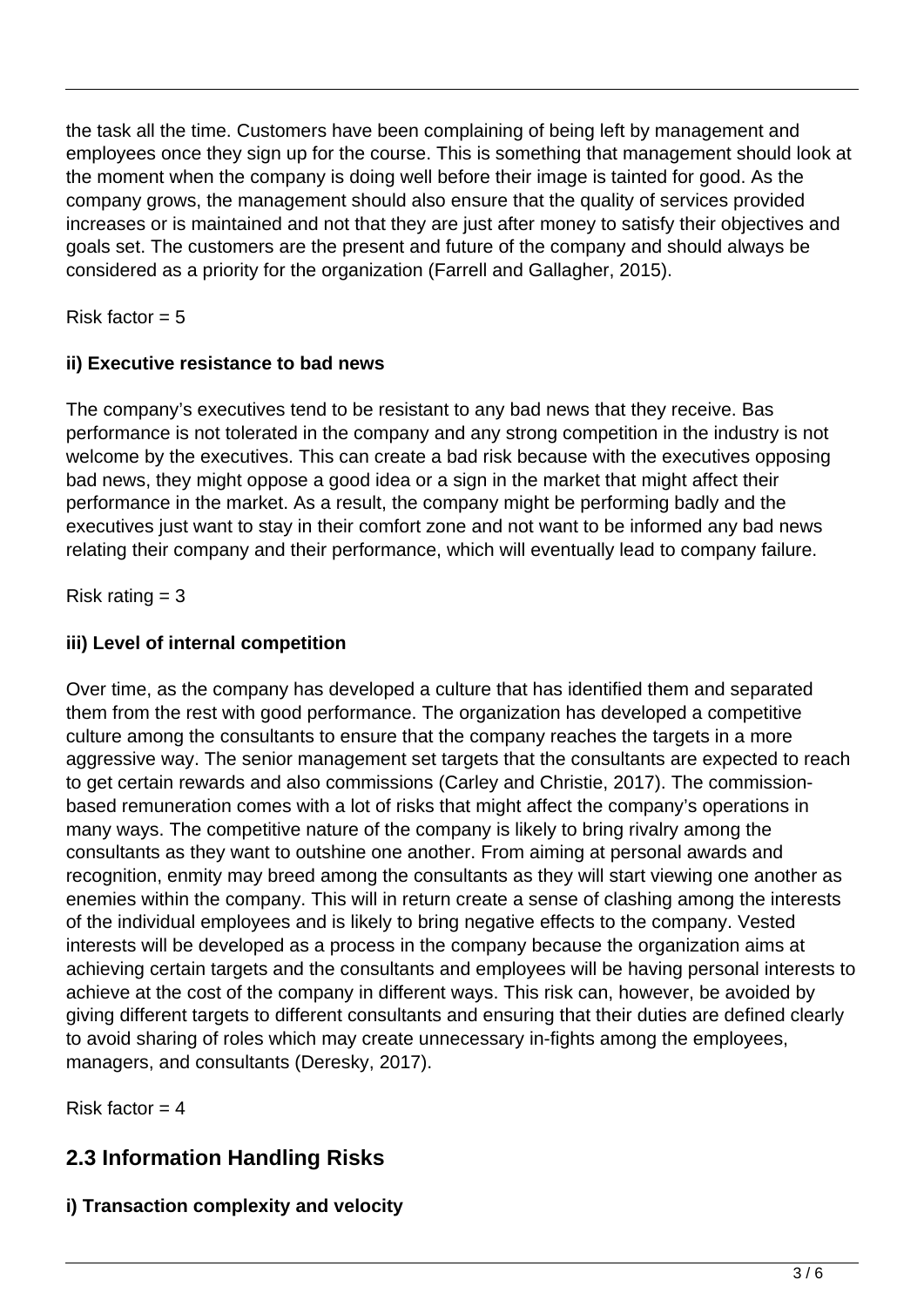Another risk is that of transaction complexity and velocity which entails handling too much information at the same time. The managers and consultants of the company have been used to handling small sets of information because of the previous size and state of the company. However, with the increase in the size and levels of operation for the company, the management might find it hard to handle all the information at once or even manage to create useful meaning out of it. This is a challenge that the company should be prepared for as of now based on the recommendations provided by Simons (1999).

Risk factor  $= 5$ 

#### **ii) Gaps in diagnostic performance**

The heaviness of the risk is that if insufficient information from consultants and regional managers. The consultants and regional managers work on the basis of targets that have been sent for them to achieve (Saunders, Cornett, and McGraw, 2006). As such, they have to work hard to ensure that they achieve the targets within the stipulated time. To make their bosses at the top and the CEO happy that they have achieved or will achieve the expected results, they can fabricate information to look pleasant in the eyes of their seniors, which will put them in a good position for awards and gifts that the company promises to give to better performers. Thus, the managers might be working with wrong information that will later be seen through the results that the company achieves. Wrong results are the most likely outcome from wrong information being used and this will not be good for the company (Bremmer, 2005).

Risk factor  $= 5$ 

#### **iii) Degree of decentralized decision-making**

The level of decentralized decision-making in the company is very high with all stakeholders given power to make some decisions. The regional managers are in charge of their respective branches and make decisions on their own. At the same time, consultants have the power to decide on who to go after to sign for the company and who not to. This is a big risk because the consultants are only interested in signing up the clients and getting their commission and salaries, which is the primary target for their own purposes. Such a culture has left a bad taste among the clients as they feel less appreciated by the consultants and the company employees because they fail to follow up with the progress of the course with the clients. At the same time, the consultants have not been given the mandate of ensuring that the customers are satisfied and the company is only after making profits and not actually ensuring the clients are happy. This culture will bring the company down and the CEO and managers should work to ensure that they develop other posts that will be dealing with ensuring customer satisfaction (Kozubíková et al., 2015).

Risk factor  $= 5$ 

# **3.0 Conclusion**

Managing growth and development in a company is one of the hardest duties that can be assigned to managers and consultants who have large targets that they need to achieve. This can be either positive or negative depending on which perspective the management and all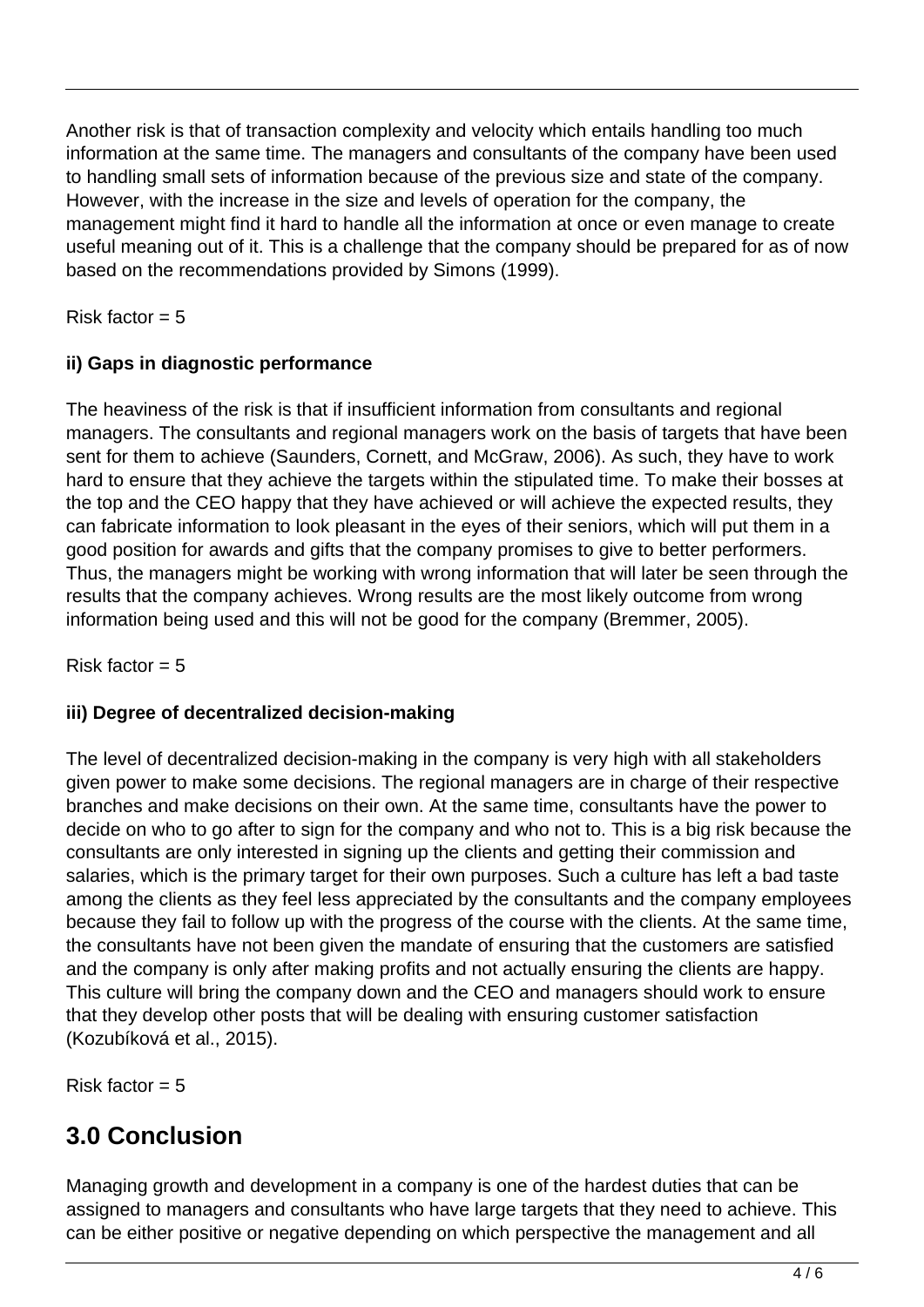stakeholders take it on or how they handle it. Putting too much pressure on employees and management can lead to bad results because they are likely to make many mistakes in the process of trying to attain the intended outcomes. However, expansion should be taken step by step and not hurried just because the firm sees an opportunity of growing further as this might have far-reaching consequences in the future if not handled carefully. From the results, it is clear that the company is in a danger zone with a risk rating of 40.

## **Recommendations**

Thus, it is advisable that companies manage to deal with issues when they are doing well to prevent problems from coming up and bringing down all the achievements attained. The company can start to use complex management information systems that will help them handle the information, store it and create useful reports and inferences out of it to help move the company forward as anticipated by all stakeholders. This can be done with the help of a customer care team that will be assigned with the role of ensuring that the client complaints are dealt with early enough to create a good working environment between the clients and the company management. This way, the risk will be eliminated. However, the company should involve employee training and refresher courses to sustain the performance in different regions and cities where the company has expanded into.

## **References**

- 1. Bremmer, I., 2005. Managing risk in an unstable world. Harvard business review, 83(6), pp.51-60.
- 2. Charan, R., 2017. What the CEO Wants You to Know, Expanded and Updated: How Your Company Really Works. Currency.
- 3. Carley, M. and Christie, I., 2017. Managing sustainable development. Routledge.
- 4. Demir, R., Wennberg, K., and McKelvie, A., 2017. The strategic management of highgrowth firms: A review and theoretical conceptualization. Long Range Planning, 50(4), pp.431-456.
- 5. Deresky, H., 2017. International management: Managing across borders and cultures. Pearson Education India.
- 6. Farrell, M. and Gallagher, R., 2015. The valuation implications of enterprise risk management maturity. Journal of Risk and Insurance, 82(3), pp.625-657.
- 7. Goetz, M.R., Laeven, L. and Levine, R., 2016. Does the geographic expansion of banks reduce risk?. Journal of Financial Economics, 120(2), pp.346-362.
- 8. L?z?roiu, G., 2015. The role of the management consultancy industry in the knowledge economy. Psychosociological Issues in Human Resource Management, 3(2), pp.71-76.
- 9. Laffy, D. and Walters, D., 2016. Managing retail productivity and profitability. Springer.
- 10. Lebedeva, T.E., Akhmetshin, E.M., Dzagoyeva, M.R., Kobersy, I.S. and Ikoev, S.K., 2016. Corporate governance issues and control in conditions of unstable capital risk. International Journal of Economics and Financial Issues, 6(1S), pp.25-32.
- 11. Leung, S., Parker, L. and Courtis, J., 2015. Impression management through minimal narrative disclosure in annual reports. The accounting review, 47(3), pp.275-289.
- 12. Kozubíková, L., Belás, J., Bilan, Y. and Bartoš, P., 2015. Personal characteristics of entrepreneurs in the context of perception and management of business risk in the SME segment. Economics and Sociology.
- 13. Olson, D.L. and Wu, D.D., 2015. Enterprise risk management(Vol. 3). World Scientific